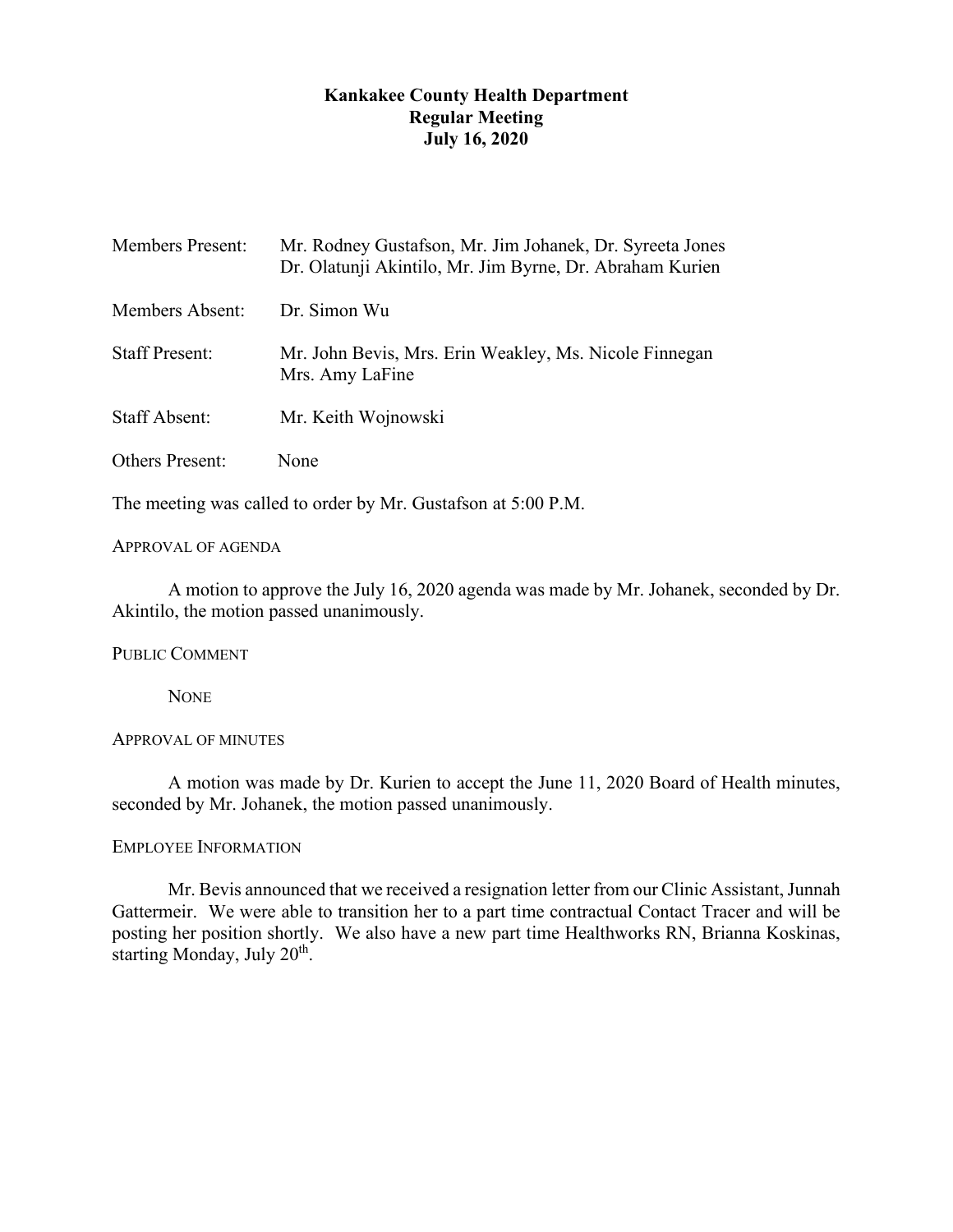#### DIVISION REPORTS

#### *Client Services*

Mrs. LaFine announced that July has been a month of change. From July  $8<sup>th</sup>$ -10<sup>th</sup>, our staff went through new IWIC training. We have had great success with virtual WIC appointments and are very happy with our staff's ability to transition to the new IWIC program that involves new EBT cards and no longer requires paper coupons. Mrs. LaFine shared that this has been a learning experience for all involved and we feel that things have really transitioned better than expected with implementation of the new process.

Mrs. LaFine also explained that we are resuming limited services onsite. We are currently taking patients that have pre-scheduled appointments for immunizations, as well as TB tests, and limited STD testing. We have set up our lobby to keep patients safely socially distanced, as well as requiring all patients and staff who are in contact with patients to wear masks. At this time, all WIC appointments are still being held virtually and we have not been told when in person appointments are set to resume at the state level

# *Environmental Health*

Mr. Bevis explained that our Director of Environmental Health, Keith Wojnowski, has had discussions with his staff about returning to the field and resuming our food inspection process. We are looking forward to starting that process back up, as well as providing as much education and information that we can for local restaurants and businesses on safety guidelines.

### ADMINISTRATIVE REPORTS

### *Financial Status*

Mrs. Weakley updated the Board on June 2020 financials, indicating that as of the end of June we have been waiting on quite a bit of grant money to come in. As of June  $30<sup>th</sup>$ , we are at 58.3% of the year and have \$2,335,321.15 total cash on hand. Dr. Kurien made a motion to approve May 2020 financials, seconded by Dr. Jones, the motion passed unanimously.

#### OLD BUSINESS

Mrs. Weakley explained that we received our FY 2019 Audit back and the Health Department had two findings. The first finding was number 2019-002, citing that a WIC Program Client Certification Form was not completed in its entirety; the eligibility category was left blank on the form. We have submitted a corrective action plan indicating that our Client Service Representatives and Certifying Health Professionals have been instructed on the important that all boxes and blanks need to be fully completed on the certification form. The second citing was finding number 2019-003, citing that the Health Department's financial policy procedure manual does not address suspension and debarment requirements nor are there procedures in place to ensure compliance with these requirements. Our corrective action plan will involve our Business Manager receiving all completed and approved Purchase Orders. Before completing the purchase,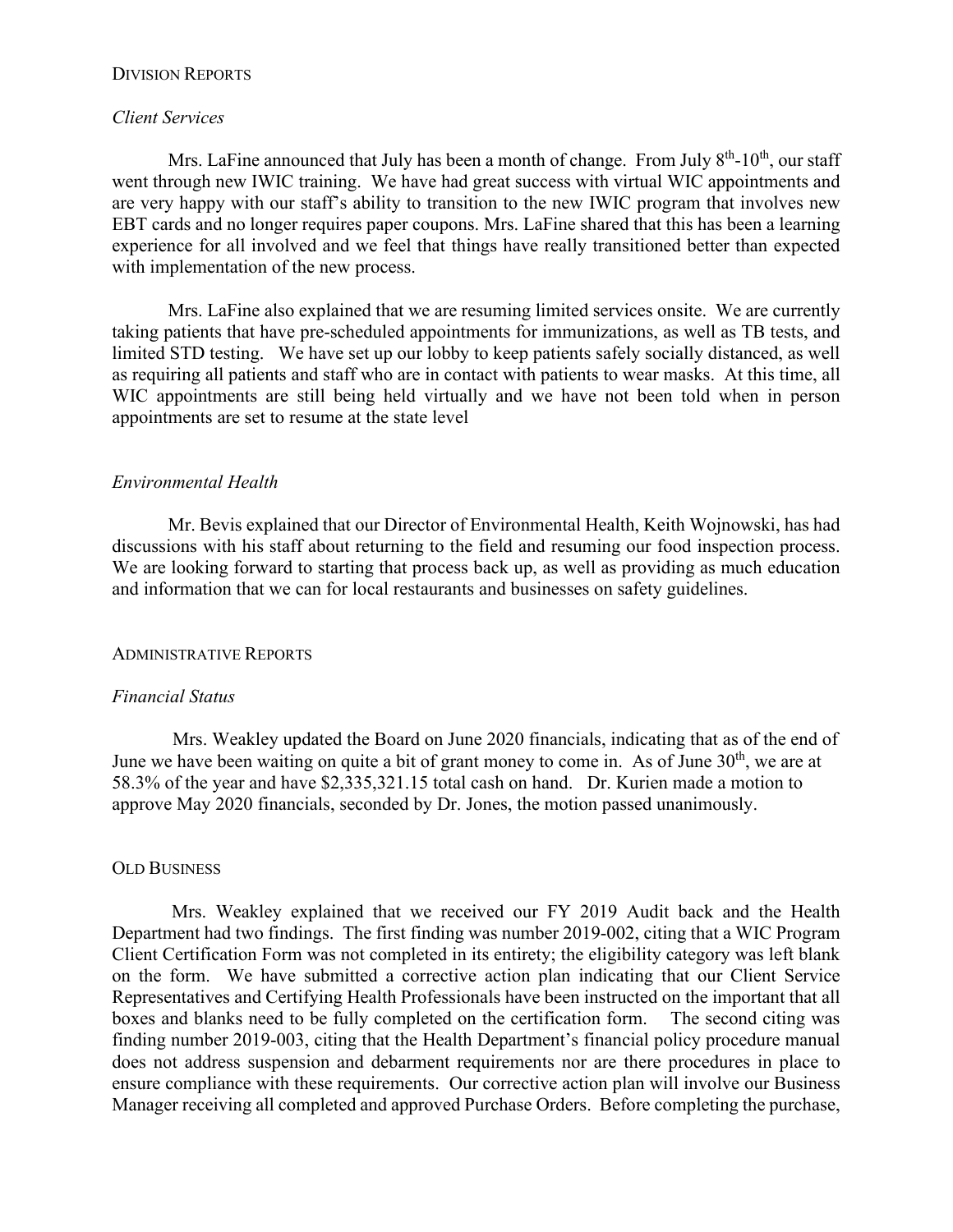the Business Manager will check the SAM (system for AWARD management) to verify that all vendors with approved purchase orders over \$25,000 are not suspended or debarred. Furthermore, the financial policy and procedure manual will be updated to address the federal suspension and debarment regulations and implement controls to ensure compliance.

Mr. Bevis gave the Board an update on our Contact Tracing Grant, indicating that we have hired two screeners for the front door that will screen all visitors by taking their temperature, as well as filling out a Covid-19 screening form. They will also assist with all vendors and deliveries that come through ensuring that a limited amount of people come into the Health Department. The screeners will also help the nurses by cleaning and sanitizing the chairs and rooms after every patient so that we make sure everything is clean and we avoid exposure to our clients. At this point, we have hired two contact tracers that make calls on positive cases, as well as a few volunteers that are able to come in as needed based on caseload. We received notice from the state that we need to make a few revisions to our original budget submittal and once that is completed the Contact Tracing Grant should be approved.

Mr. Bevis then announced that locally our numbers are good, and we haven't seen a death in the last few weeks. Our Health Educators have put together a great pamphlet that explains the definitions of things like quarantining. Mr. Bevis also indicated that he has started to meet with Superintendents about school starting back up and the best way to protect everyone. As we are getting settled into this new world of COVID, we want to make sure that the proper procedures are being upheld and children are not considered a high-risk population at this point.

Mr. Bevis shared that the Union has finally agreed to our terms of the ten paid days off and explained that the COVID-19 Union MOU has been signed by both parties and is effective immediately. Mr. Bevis indicated that we have been very fortunate that nobody has tested positive at the Health Department, but when it does happen, he is glad that we now have a plan in place to protect our employees.

Mr. Bevis gave an update on current Board of Health member renewals. We have been told that three of our members filled out their application paperwork to renew their term and they are expected to be voted in at executive committee and announced at the full board meeting in August. Mr. Wheeler also indicated that we have an opening for two new board members, one to replace Dr. Jurica, who gave his resignation earlier this year, and Mr. Taylor, who has not renewed.

### NEW BUSINESS

Mrs. Weakley introduced the revision to our financial policy and procedure manual to include information regarding the process we need to add regarding our financial policy finding from our FY 19 Audit. This revision is necessary to fulfill the corrective action plan to include that our Business Manager will receive all completed and approved Purchase Orders. Before completing the purchase, the Business Manager will check the SAM (system for AWARD management) to verify that all vendors with approved purchase orders over \$25,000 are not suspended or debarred. Mr. Johanek made a motion to approve the revision to the financial policy and procedure manual, seconded by Dr. Akintilo, the motion passed unanimously.